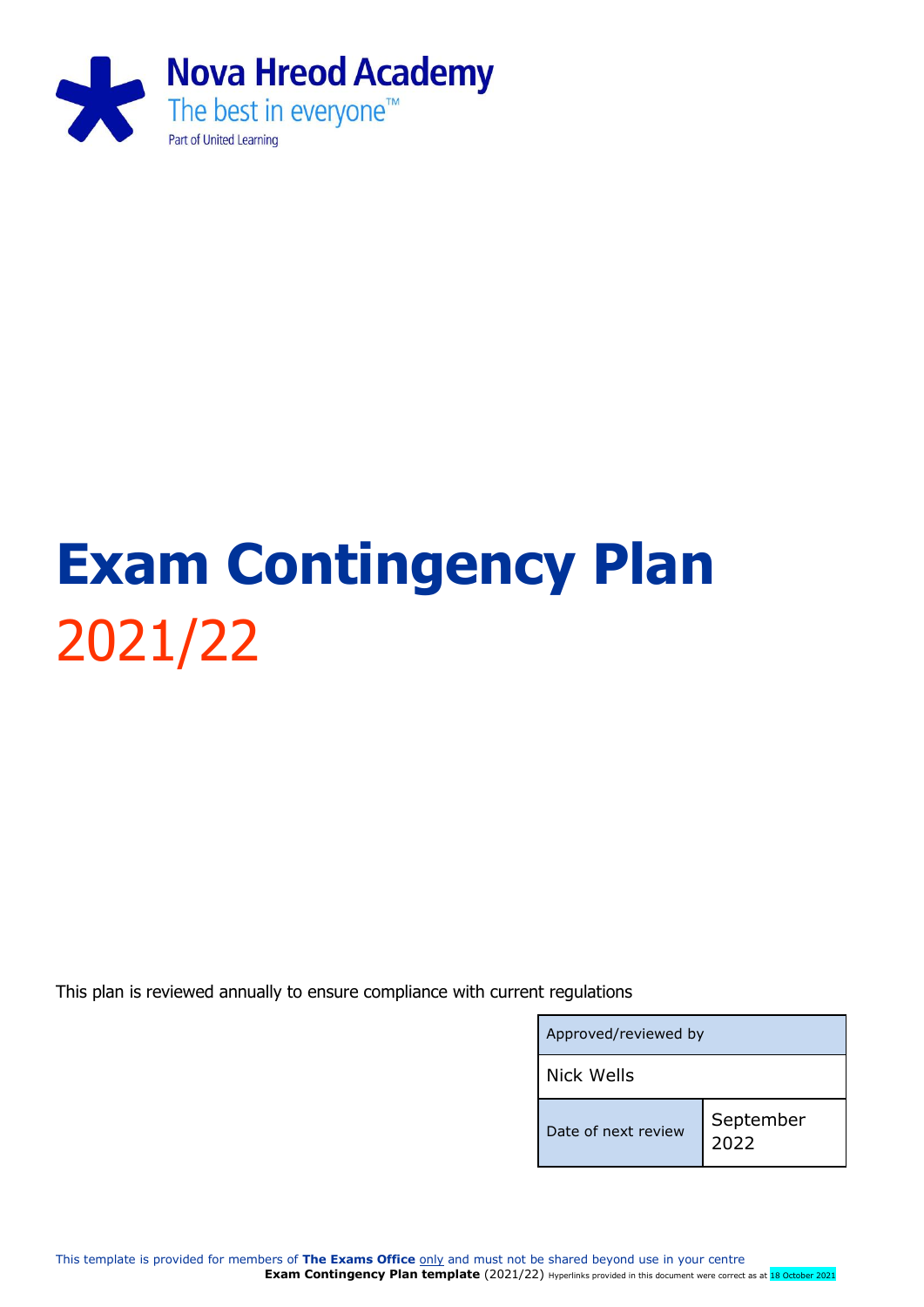## <span id="page-1-0"></span>**Key staff involved in contingency planning**

| Role                                          | Name(s)                                                                                        |
|-----------------------------------------------|------------------------------------------------------------------------------------------------|
| Head of centre                                | <b>Nick Wells</b>                                                                              |
| Exams officer line manager<br>(Senior leader) | <b>Nick Wells</b>                                                                              |
| Exams officer                                 | <b>Tracey Butler</b>                                                                           |
| ALS lead/SENCo                                | <b>Ben Wilkinson</b>                                                                           |
| Senior leader(s)                              | Dan Hudson, Ryan Nash, Penny King, Simon Foster, Mel<br>Anderson, Jannine Clapp, Ben Wilkinson |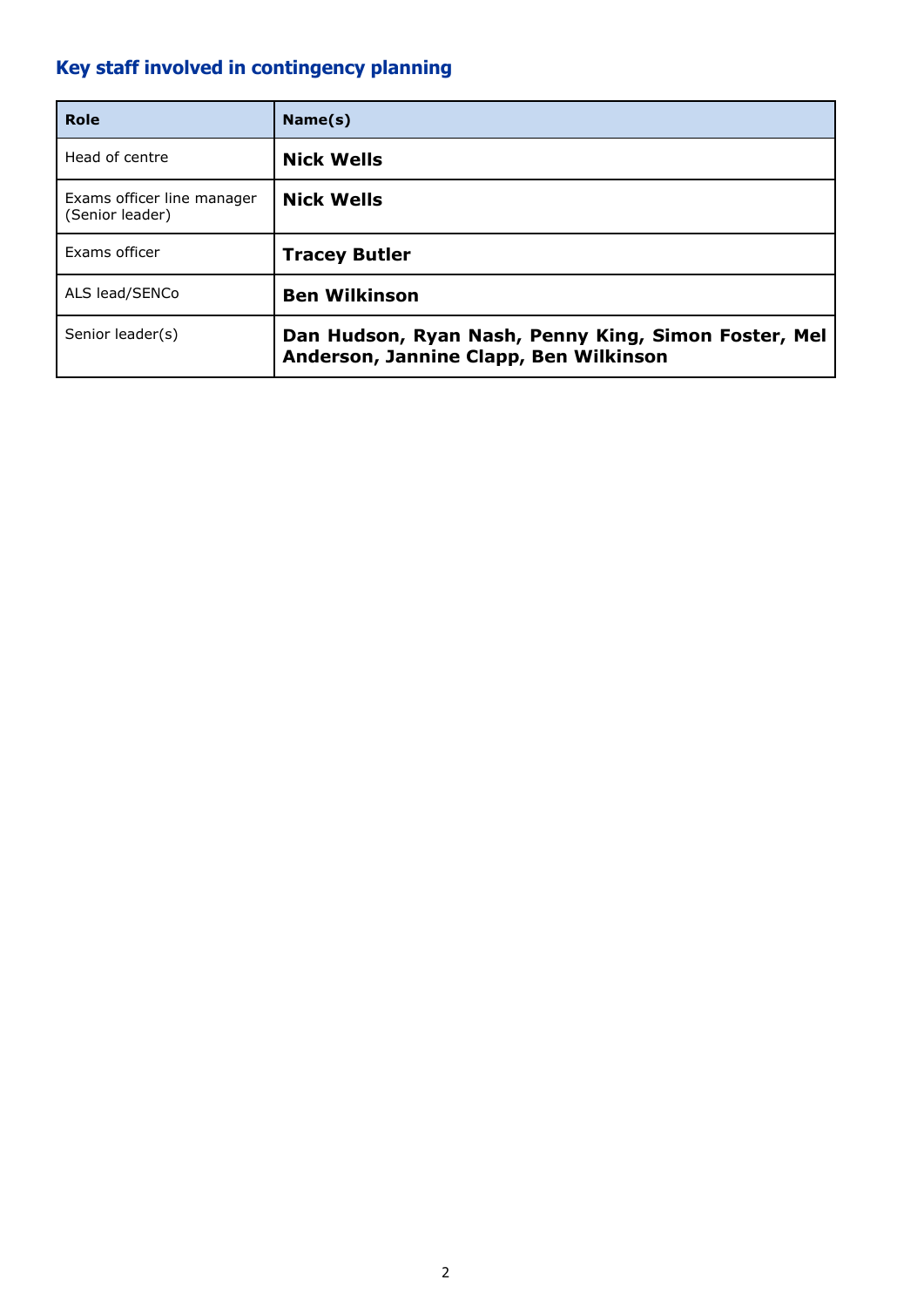## <span id="page-2-0"></span>**Contents**

| 1.            | Exam officer extended absence at key points in the exam process (cycle)4                  |  |
|---------------|-------------------------------------------------------------------------------------------|--|
| 2.            |                                                                                           |  |
| 3.            |                                                                                           |  |
| 4.            | Invigilators - lack of appropriately trained invigilators or invigilator absence  6       |  |
| 5.            | Exam rooms - lack of appropriate rooms or main venues unavailable at short notice6        |  |
| 6.            |                                                                                           |  |
| 7.            |                                                                                           |  |
| 8.<br>period. | Disruption of teaching time in the weeks before an exam $-$ centre closed for an extended |  |
| 9.            | Candidates at risk of being unable to take examinations - centre remains open7            |  |
| 10.           | Centre at risk of being unable to open as normal during the examination period            |  |
| 11.           |                                                                                           |  |
| 12.           |                                                                                           |  |
| 13.           |                                                                                           |  |
| 14.           | Centre unable to distribute results as normal or facilitate post results services  8      |  |
|               | Further guidance to inform procedures and implement contingency planning 10               |  |
|               |                                                                                           |  |
|               |                                                                                           |  |
|               |                                                                                           |  |
|               |                                                                                           |  |
|               |                                                                                           |  |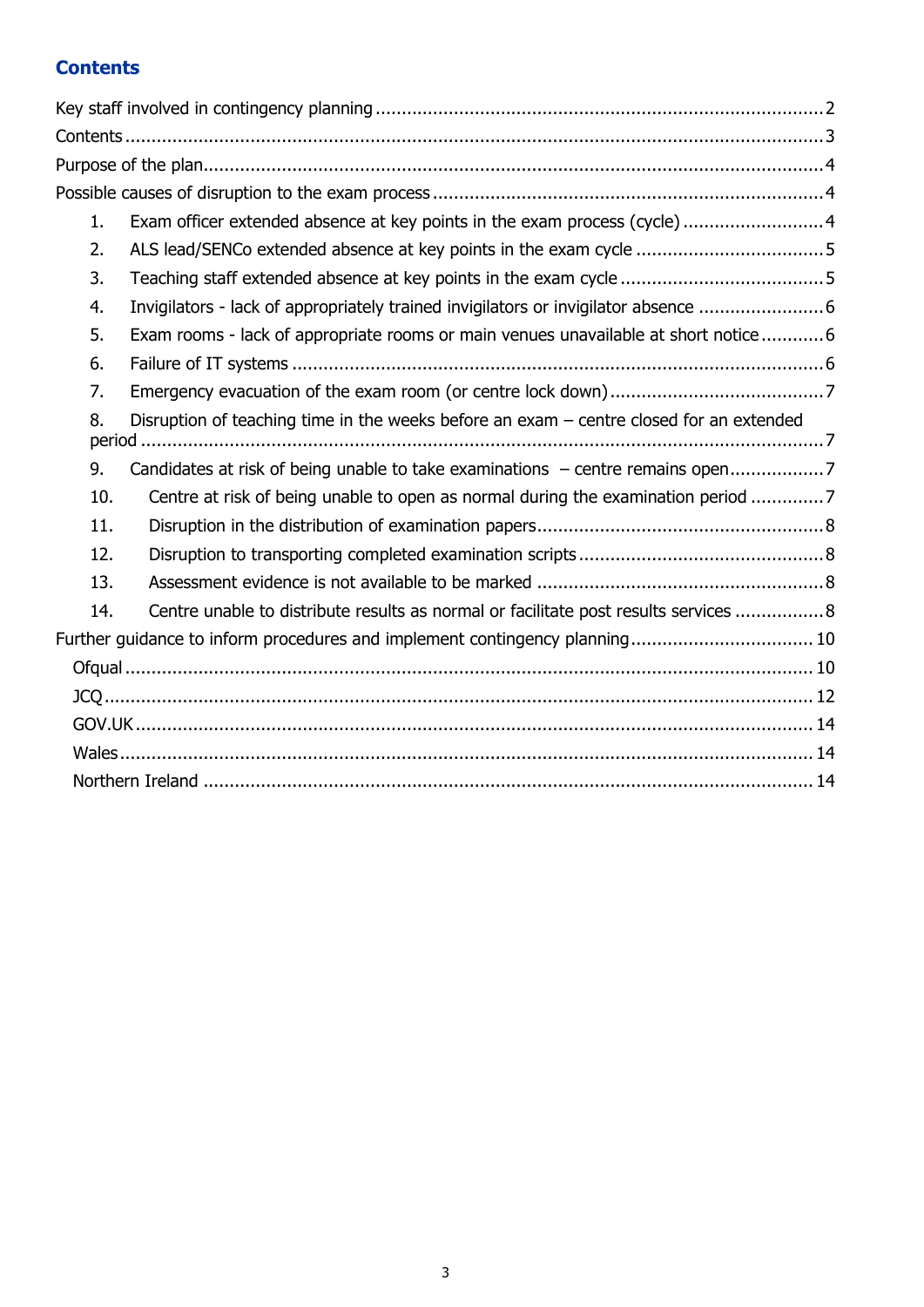## <span id="page-3-0"></span>**Purpose of the plan**

This plan examines potential risks and issues that could cause disruption to the exams process at Nova Hreod Academy. By outlining actions/procedures to be invoked in case of disruption it is intended to mitigate the impact these disruptions have on our exam process.

Alongside internal processes, this plan is informed by the Ofqual (and Northern Ireland Council for the Curriculum, Examinations and Assessment) **Exam system contingency plan: England, Wales and Northern Ireland** which provides guidance in the publication *What schools and colleges and other* centres should do if exams or other assessments are seriously disrupted and the **JCQ Joint Contingency Plan** for the Examination System in England, Wales and Northern Ireland and the JCQ notice **Preparing for disruption to examinations** (effective from 11 October 2021).

This plan also confirms Nova Hreod Academy's compliance with JCQ's **General Regulations for Approved Centres** (section 5.3) that the centre has in place:

• a written examination contingency plan which covers all aspects of examination administration. This will allow members of the senior leadership team to act immediately in the event of an emergency or staff absence. The examination contingency plan should reinforce procedures in the event of the centre being unavailable for examinations, or on results day, owing to an unforeseen emergency

## <span id="page-3-1"></span>**Possible causes of disruption to the exam process**

## <span id="page-3-2"></span>**1. Exam officer extended absence at key points in the exam process (cycle)**

Criteria for implementation of the plan

Key tasks required in the management and administration of the exam cycle not undertaken including:

Planning

- annual data collection exercise not undertaken to collate information on qualifications and awarding body specifications being delivered
- annual exams plan not produced identifying essential key tasks, key dates and deadlines
- sufficient invigilators not recruited

Entries

- awarding bodies not being informed of early/estimated entries which prompts release of early information required by teaching staff
- candidates not being entered with awarding bodies for external exams/assessment
- awarding body entry deadlines missed or late or other penalty fees being incurred

#### Pre-exams

- invigilators not trained or updated on changes to instructions for conducting exams
- exam timetabling, rooming allocation; and invigilation schedules not prepared
- candidates not briefed on exam timetables and awarding body information for candidates
- confidential exam/assessment materials and candidates' work not stored under required secure conditions
- internal assessment marks and samples of candidates' work not submitted to awarding bodies/external moderators

Exam time

- exams/assessments not taken under the conditions prescribed by awarding bodies
- required reports/requests not submitted to awarding bodies during exam/assessment periods, for example very late arrival, suspected malpractice, special consideration
- candidates' scripts not dispatched as required for marking to awarding bodies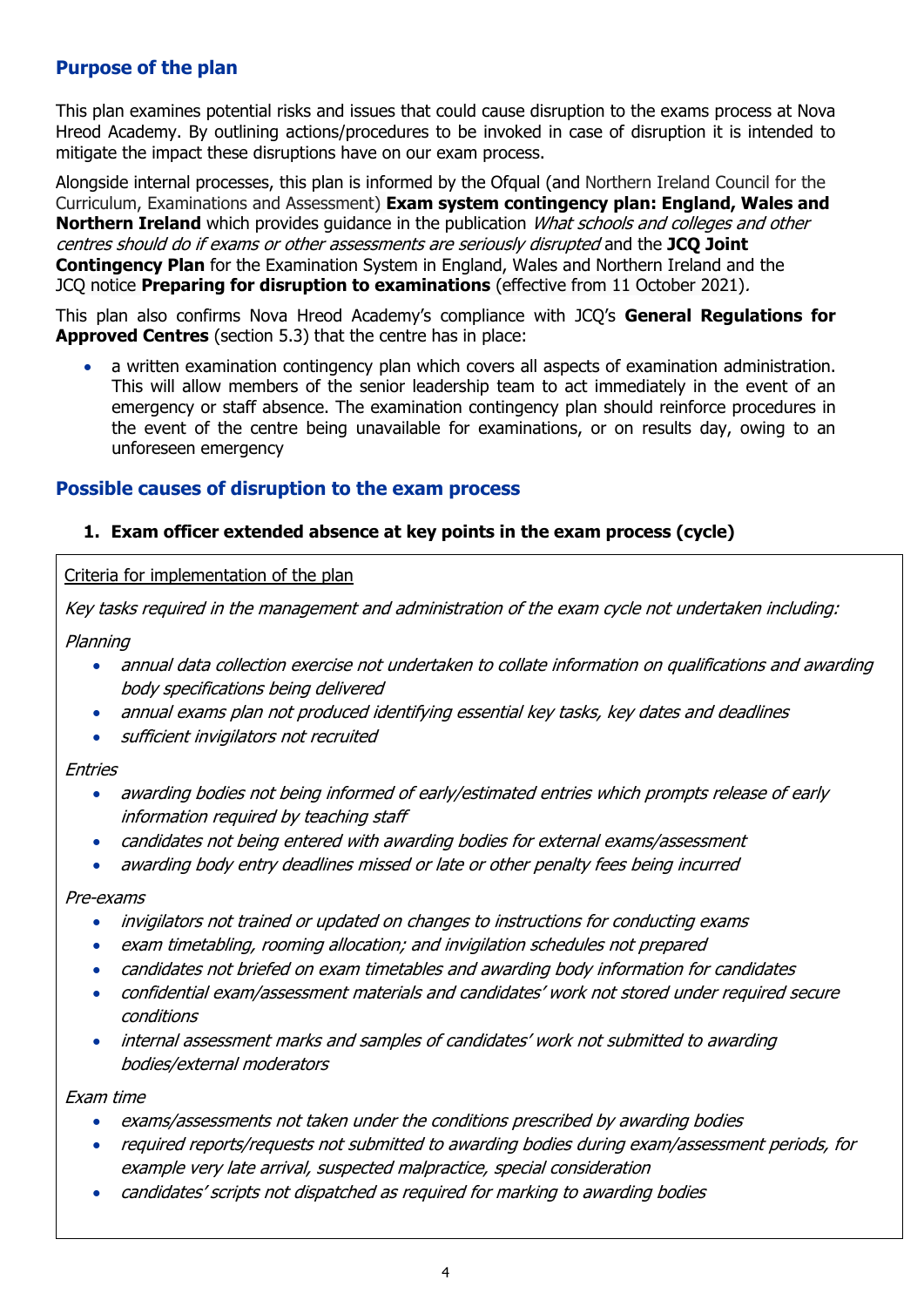Results and post-results

- access to examination results affecting the distribution of results to candidates
- the facilitation of the post-results services

Centre actions to mitigate the impact of the disruption

• Exam assistant, lead invigilator along with assistance from SLT to assume responsibility in the absence of the exams manager

## <span id="page-4-0"></span>**2. ALS lead/SENCo extended absence at key points in the exam cycle**

## Criteria for implementation of the plan

Key tasks required in the management and administration of the access arrangements process within the exam cycle not undertaken including:

## Planning

- candidates not tested/assessed to identify potential access arrangement requirements
- centre fails to recognise its duties towards disabled candidates as defined under the terms of the Equality Act 2010
- evidence of need and evidence to support normal way of working not collated

Pre-exams

- approval for access arrangements not applied for to the awarding body
- centre-delegated arrangements not put in place
- modified paper requirements not identified in a timely manner to enable ordering to meet external deadline
- staff (facilitators) providing support to access arrangement candidates not allocated and trained

Exam time

• access arrangement candidate support not arranged for exam rooms

Centre actions to mitigate the impact of the disruption

• Assistant Senco to assume responsibilty for the above tasks with assistance from SLT and Data and exams.

## <span id="page-4-1"></span>**3. Teaching staff extended absence at key points in the exam cycle**

Criteria for implementation of the plan

Key tasks not undertaken including:

Early/estimated entry information not provided to the exams officer on time; resulting in pre-release information not being received

Final entry information not provided to the exams officer on time; resulting in candidates not being entered for exams/assessments or being entered late/late or other penalty fees being charged by awarding bodies

Non-examination assessment tasks not set/issued/taken by candidates as scheduled

Candidates not being informed of centre assessed marks before marks are submitted to the awarding body and therefore not being able to consider appealing internal assessment decisions and requesting a review of the centre's marking

Internal assessment marks and candidates' work not provided to meet awarding body submission deadlines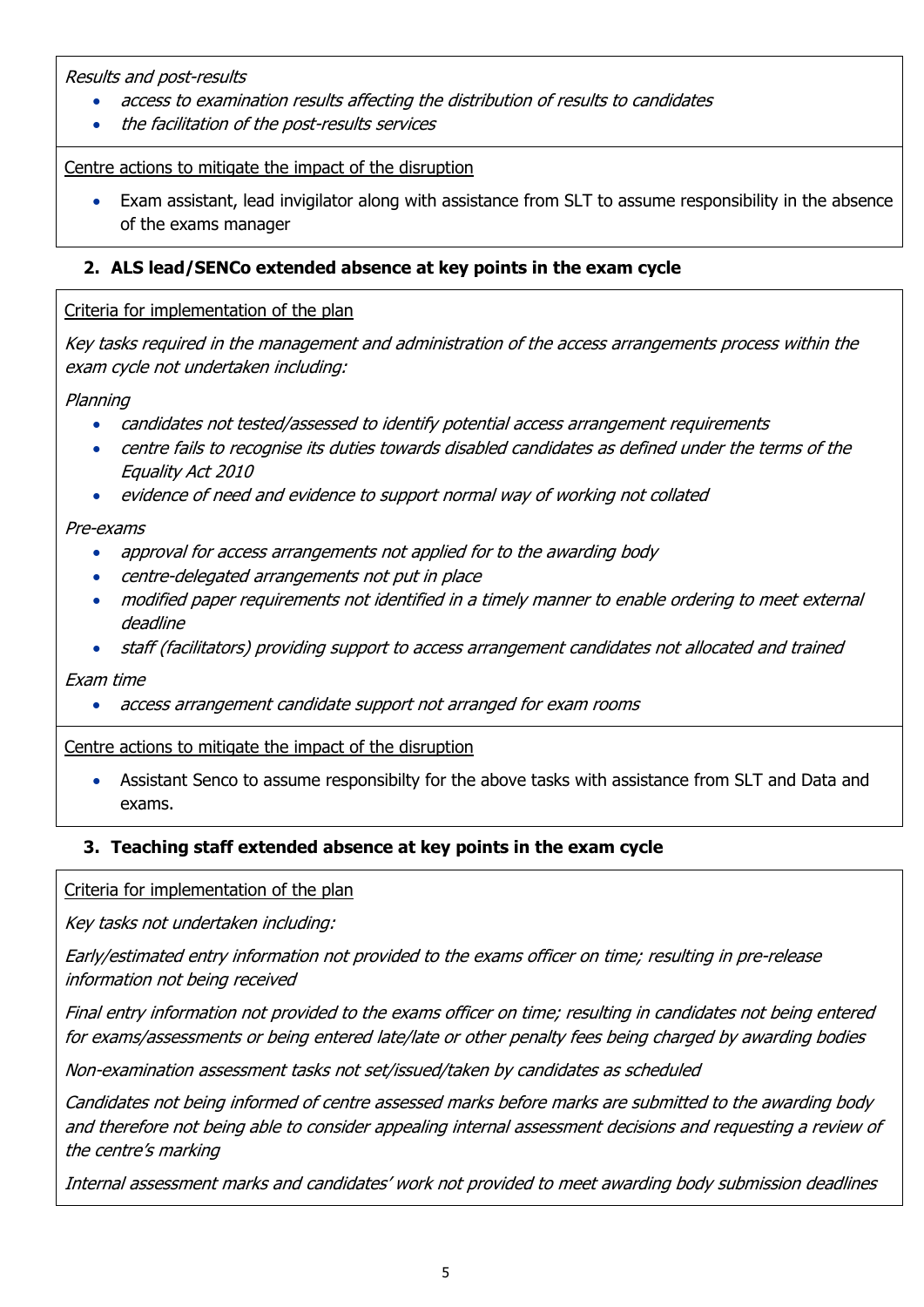Centre actions to mitigate the impact of the disruption

• The exams officer to liaise with Faculty Leaders/ Faculty Deputy and or SLT if necessary, to ensure all necessary deadlines are adhered to. Where this is not possible the exams officer will liaise with exam boards and act upon the advice received.

## <span id="page-5-0"></span>**4. Invigilators - lack of appropriately trained invigilators or invigilator absence**

Criteria for implementation of the plan

Failure to recruit and train sufficient invigilators to conduct exams

Invigilator shortage on peak exam days

Invigilator absence on the day of an exam

Centre actions to mitigate the impact of the disruption

- The exam officer will review the invigilation staffing at the begnning of each year to ensure sufficient staff are recruited and trained.
- The exams officer and or SLT will be aware of school staff available for invigilation duties at short notice.

## <span id="page-5-1"></span>**5. Exam rooms - lack of appropriate rooms or main venues unavailable at short notice**

Criteria for implementation of the plan

Exams officer unable to identify sufficient/appropriate rooms during exams timetable planning

Insufficient rooms available on peak exam days

Main exam venues unavailable due to an unexpected incident at exam time

Centre actions to mitigate the impact of the disruption

- The exams officer will organise rooming for summer examinations in a timely manner to enure sufficient time is available to identify appropriate rooms.
- In the event of a room not being available at very short notice sufficient staff will be made available to ensure the security of the examination is not compromised whilst alternative rooming is sourced. SLT will work with the exam officer at all times during such emergencies.

## <span id="page-5-2"></span>**6. Failure of IT systems**

Criteria for implementation of the plan

MIS system failure at final entry deadline

MIS system failure during exams preparation

MIS system failure at results release time

Centre actions to mitigate the impact of the disruption

- Working along side SLT the exams officer will make entries from another venue direct to the awarding bodies. Results may also be accessed directly from the awardijng body. At all times during the system failure the exams officer will liaise with the awarding body to minise disruption and costs incurred.
- Should paper copies of the exam be available on site, the exams officer will liaise with the lead invigilator and SLT and arrange suitable roms for the examination to take place.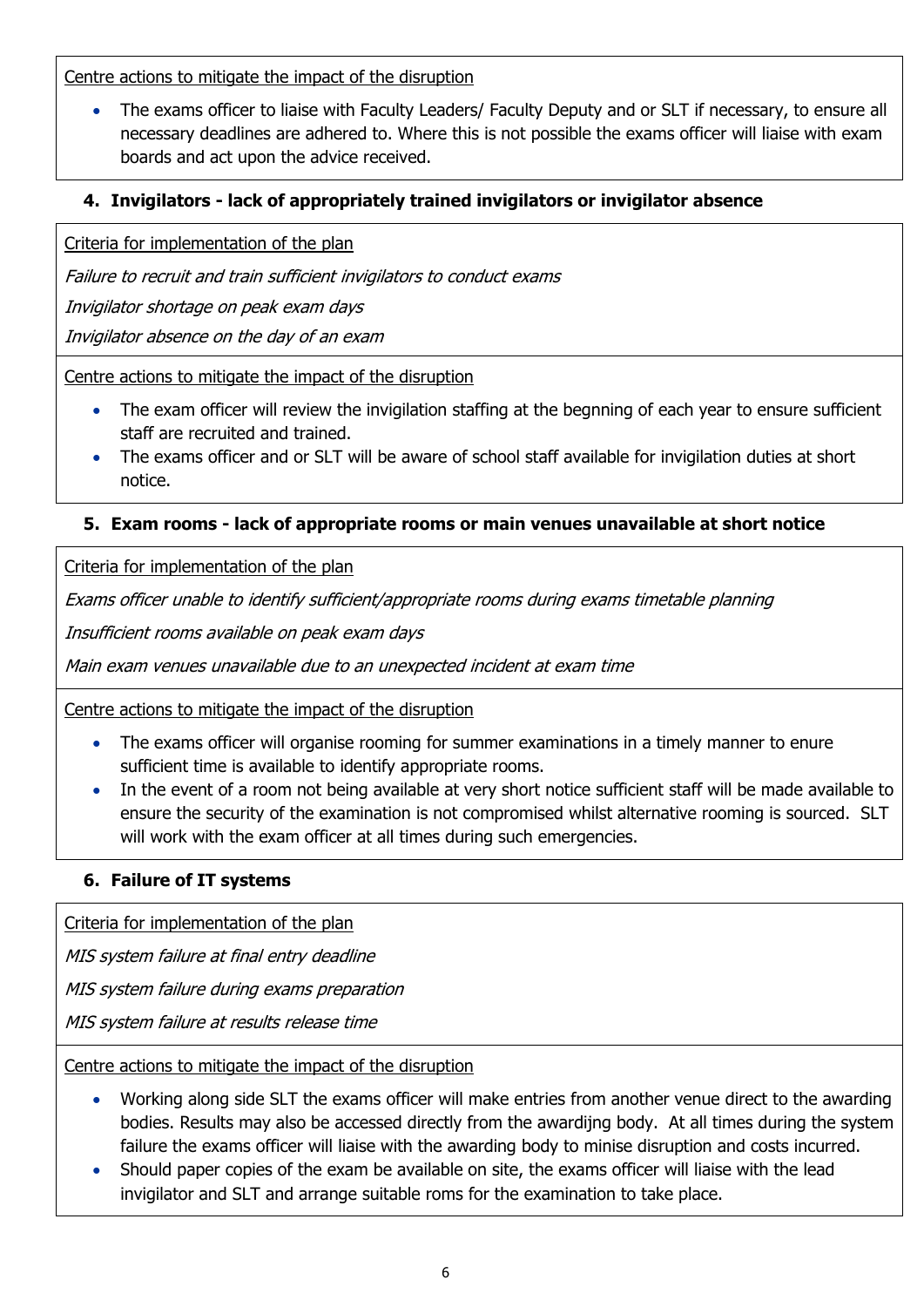## <span id="page-6-0"></span>**7. Emergency evacuation of the exam room (or centre lock down)**

Criteria for implementation of the plan

Whole centre evacuation (or lock down) during exam time due to serious incident resulting in exam candidates being unable to start, proceed with or complete their exams

Centre actions to mitigate the impact of the disruption

- Should the centre have to complete a full evacuation of examination rooms, the lead invigilator will put the emergency evacuation procedure into action in all rooms and ensure students stay in exam conditions and meet in the designated examination area outside.
- Should the centre be put into lockdown the exams officer will liaise with SLT and the lead invigilators according to the school lockdown policy.

## <span id="page-6-1"></span>8. Disruption of teaching time in the weeks before an exam – centre closed for an **extended period**

Criteria for implementation of the plan

Centre closed or candidates are unable to attend for an extended period during normal teaching or study supported time, interrupting the provision of normal teaching and learning

Centre actions to mitigate the impact of the disruption

- (Where there is disruption to teaching time and students miss teaching and learning, it remains the responsibility of centres to prepare students, as usual, for examinations.  $\cdot$  in the case of modular courses, centres may advise candidates to sit examinations in an alternative series. centres should have plans in place to facilitate alternative methods of learning.)
- Head of centre and SLT will manage such incidents

## <span id="page-6-2"></span>**9. Candidates at risk of being unable to take examinations – centre remains open**

Criteria for implementation of the plan

Candidates at risk of being unable to attend the examination centre to take examinations as normal

Centre actions to mitigate the impact of the disruption

- The exams officer will liaise with awarding bodies to discuss alternative arrangements and liaise with SLT which will take appropriate action.
- Swindon Academy is partnered with Nova Hreod and is the first alternative site arrangement, should this be required.

<span id="page-6-3"></span>10. **Centre at risk of being unable to open as normal during the examination period**  (including in the event of the centre being unavailable for examinations owing to an unforeseen emergency)

Criteria for implementation of the plan

Centre at risk of being unable to open as normal for scheduled examinations

Centre actions to mitigate the impact of the disruption

• The exams officer will liaise with awarding bodies to discuss alternative arrangements and liaise with SLT which will take appropriate action.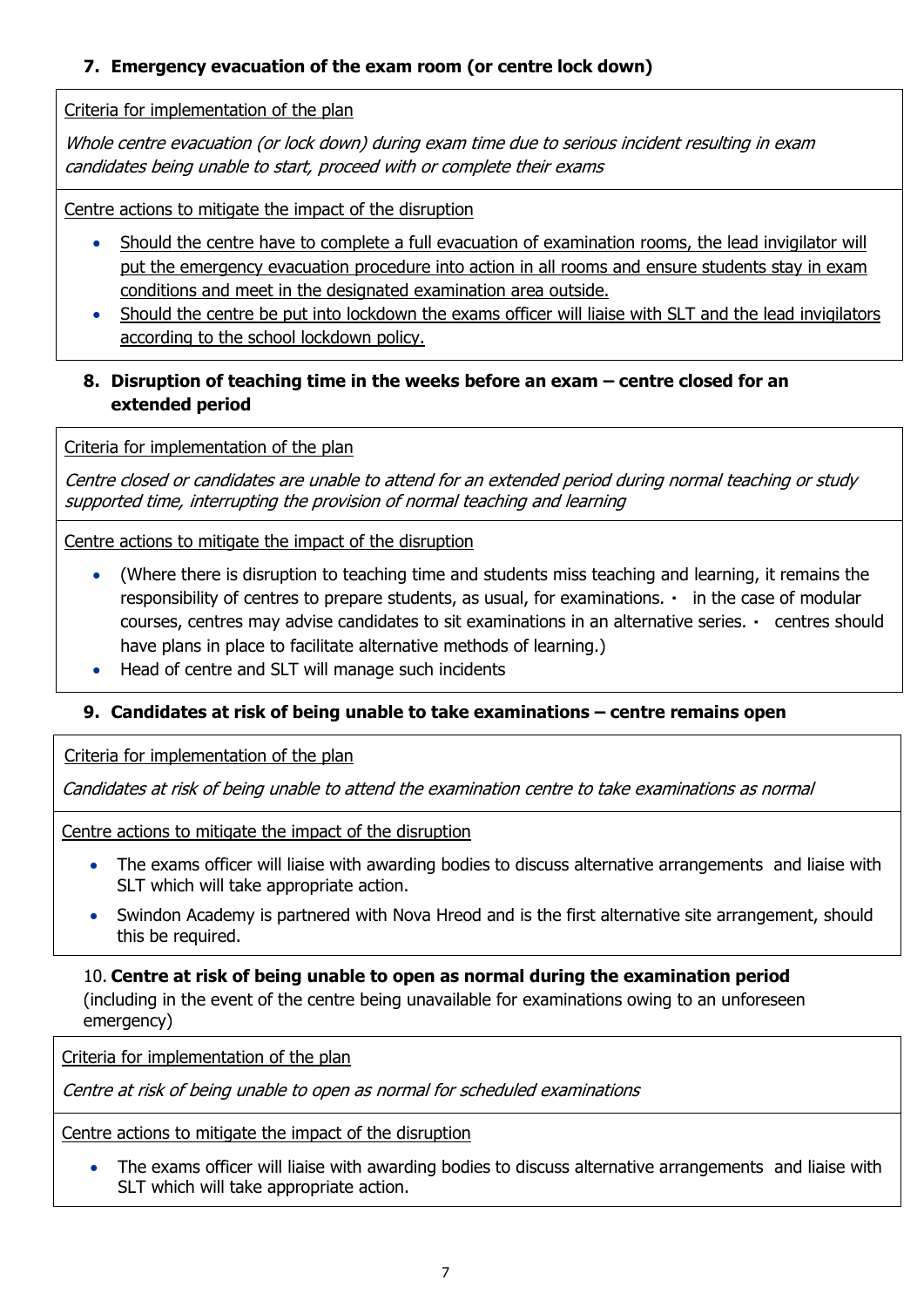Swindon Academy is partnered with Nova Hreod and is the first alternative site arrangement, should this be required.

## <span id="page-7-0"></span>**11. Disruption in the distribution of examination papers**

Criteria for implementation of the plan

Disruption to the distribution of examination papers to the centre in advance of examinations

Centre actions to mitigate the impact of the disruption

 $\bullet$  ( awarding organisations to provide centres with electronic access to examination papers via a secure external network. Centres would need to ensure that copies are received, made and stored under secure conditions and should have plans in place to facilitate such an action. Awarding organisations would provide guidance on the conduct of examinations in such circumstances. as a last resort, and in close collaboration with centres and regulators, awarding organisations to consider scheduling of the examination on an alternative date)

## <span id="page-7-1"></span>**12. Disruption to transporting completed examination scripts**

Criteria for implementation of the plan

Delay in normal collection arrangements for completed examination scripts/assessment evidence

Centre actions to mitigate the impact of the disruption

• (• where examinations are part of the national 'yellow label' service or where awarding bodies arrange collections, centres should contact the relevant awarding bodies for advice and instructions and should not make their own arrangements for transportation unless told to do so by the awarding body  $\cdot$  for any examinations where centres make their own collection arrangements, centres should investigate alternative options that comply with the requirements detailed in the JCQ publication Instructions for conducting examinations. . centres to ensure secure storage of completed examination scripts until collection.)

## <span id="page-7-2"></span>**13. Assessment evidence is not available to be marked**

Criteria for implementation of the plan

Large scale damage to or destruction of completed examination scripts/assessment evidence before it can be marked

Completed examination scripts/assessment evidence does not reach awarding organisations

Centre actions to mitigate the impact of the disruption

- (awarding organisations to generate candidate marks for affected assessments based on other appropriate evidence of candidate achievement as defined by the awarding organisations • where marks cannot be generated by awarding organisations candidates may need to retake affected assessment in a subsequent assessment series.)
- Exams officer will notify awarding bodies of any such incidents and act upon advice given.

<span id="page-7-3"></span>14. **Centre unable to distribute results as normal or facilitate post results services**  (including in the event of the centre being unavailable on results day owing to an unforeseen emergency)

Criteria for implementation of the plan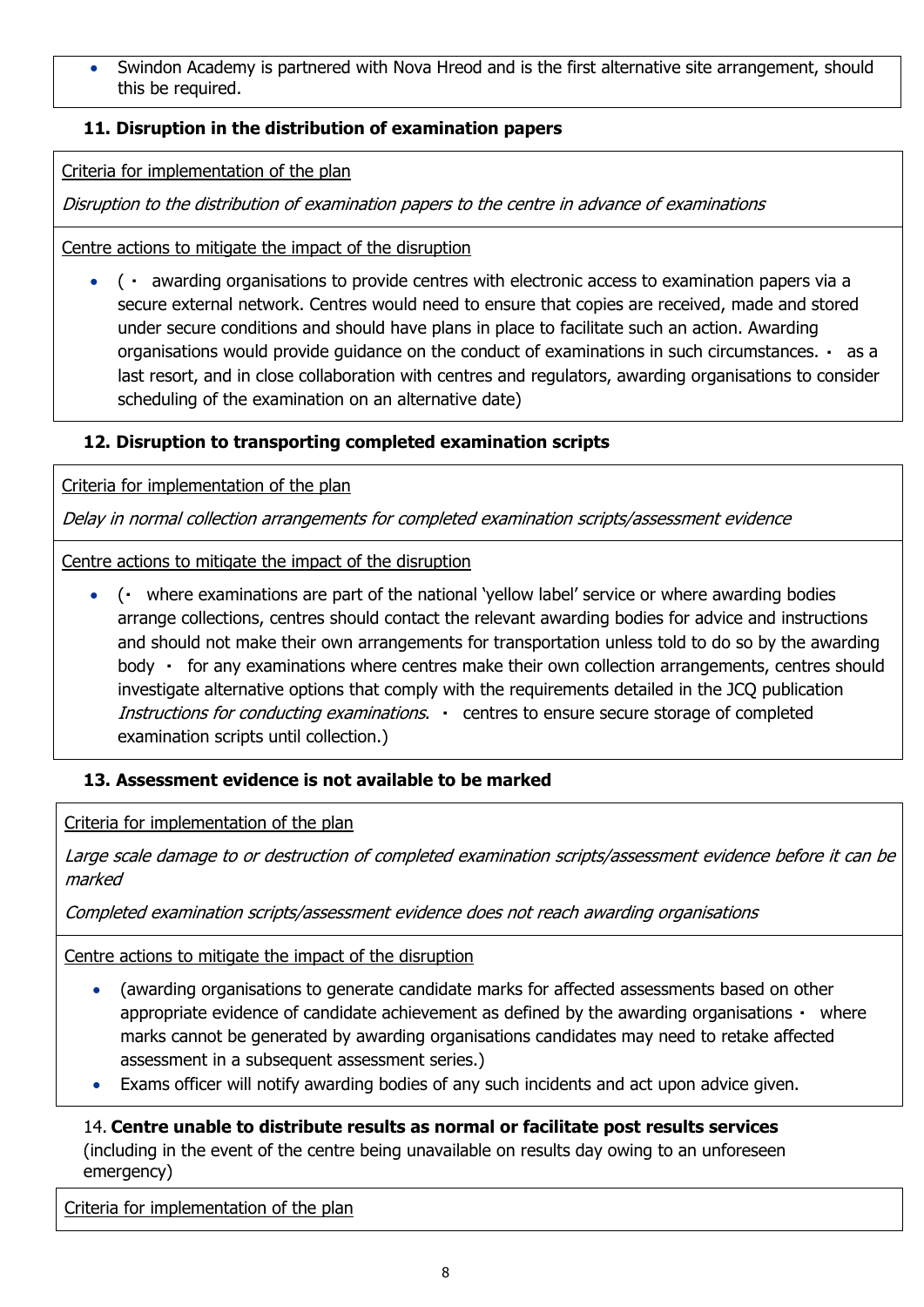Centre is unable to access or manage the distribution of results to candidates, or to facilitate post-results services

Centre actions to mitigate the impact of the disruption

- (Distribution of results: centre to make arrangements to access its results at an alternative site, in agreement with the relevant awarding organisation  $\cdot$  centres to make arrangements to coordinate access to post results services from an alternative site centres to share facilities with other centres if this is possible, in agreement with the relevant awarding organisation.)
- (Facilitation of post results services: centre to make arrangements to make post results requests at an alternative location centres to contact the relevant awarding organisation if electronic post results requests are not possible)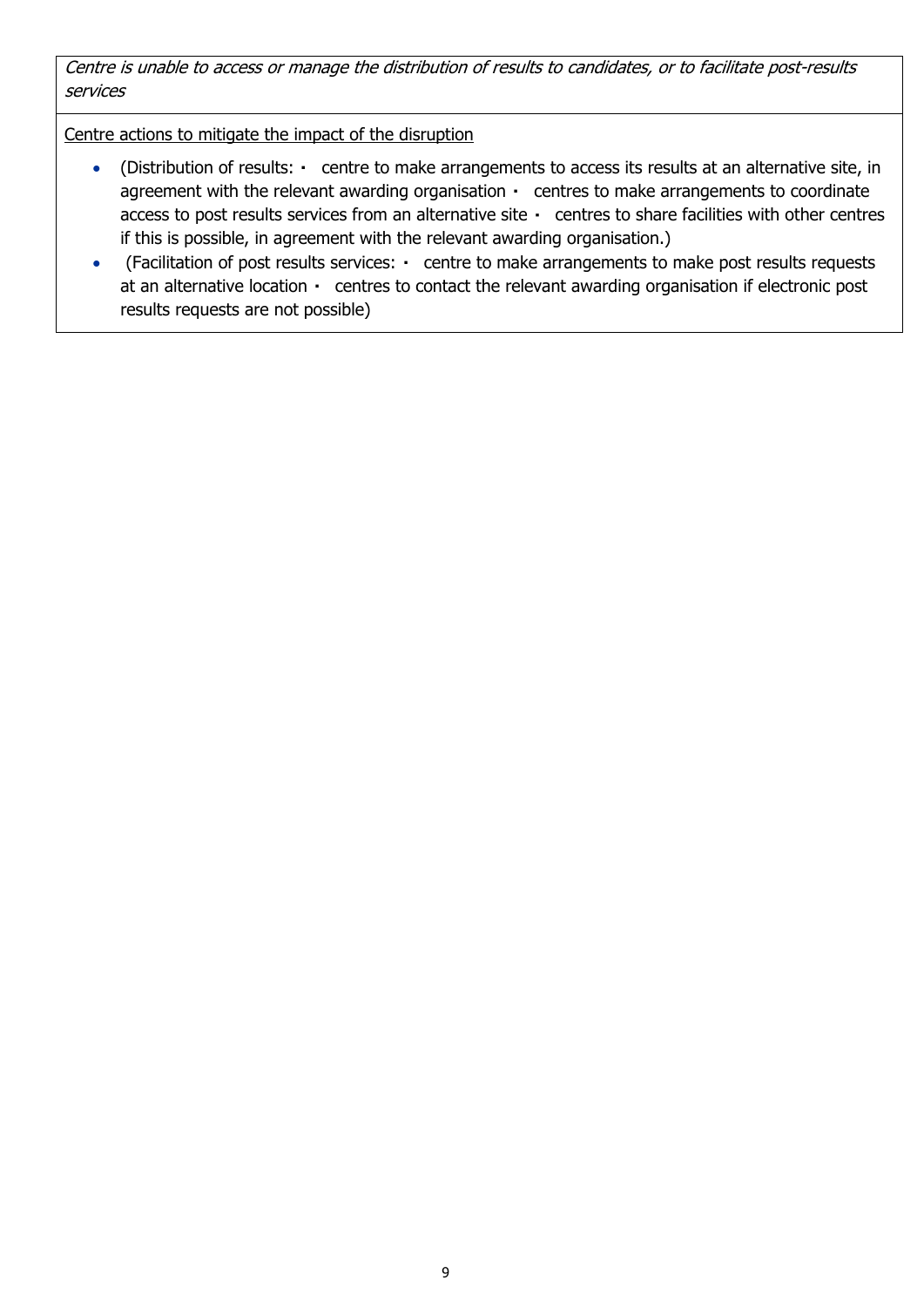## <span id="page-9-0"></span>**Further guidance to inform procedures and implement contingency planning**

## <span id="page-9-1"></span>**Ofqual**

#### **What schools and colleges and other centres should do if exams or other assessments are seriously disrupted**

#### **Contingency planning**

You should prepare for possible disruption to exams and other assessments and make sure staff are aware of these plans.

#### **Covid specific guidance**

When drafting contingency plans, you should consider the following guidance:

- actions for schools during the [coronavirus](https://www.gov.uk/government/publications/actions-for-schools-during-the-coronavirus-outbreak) outbreak from the Department for Education in England
- actions for FE colleges and providers during the [coronavirus](https://www.gov.uk/government/publications/coronavirus-covid-19-maintaining-further-education-provision) outbreak from the Department for Education in England
- [responsibility](https://www.gov.uk/government/publications/responsibility-for-autumn-gcse-as-and-a-level-exam-series) for exams from the Department for Education in England
- vocational, technical and other general [qualifications](https://www.gov.uk/government/collections/vocational-technical-and-other-general-qualifications-in-2022) in 2022 from Ofqual (regulator)
- GCSE, AS and A level [qualifications](https://www.gov.uk/government/collections/gcse-as-and-a-level-qualifications-in-2022) in 2022 from Ofqual (regulator)
- education and childcare: [coronavirus](https://gov.wales/education-coronavirus) from Welsh Government
- [Qualifications](https://www.qualificationswales.org/english/) Wales homepage from Qualifications Wales (regulator)
- coronavirus [\(COVID-19\):](https://www.education-ni.gov.uk/publications/coronavirus-covid-19-guidance-school-and-educational-settings-northern-ireland) guidance for school and educational settings in Northern Ireland from Department of Education in Northern Ireland
- coronavirus (COVID-19) [\(information](https://ccea.org.uk/regulation/coronavirus) from CCEA) information on vocational, technical and general qualifications from CCEA Regulation

#### **General contingency guidance**

- [emergency](https://www.gov.uk/guidance/emergencies-and-severe-weather-schools-and-early-years-settings) planning and response from the Department for Education in England
- school organisation: [local-authority-maintained](https://www.gov.uk/government/publications/school-organisation-maintained-schools) schools from the Department for Education in England
- [exceptional](https://www.education-ni.gov.uk/articles/exceptional-closure-days) closure days from the Department of Education in Northern Ireland
- checklist [exceptional](https://www.education-ni.gov.uk/publications/checklist-exceptional-closure-schools) closure of schools from the Department of Education in Northern Ireland
- school terms and school [closures](https://www.nidirect.gov.uk/articles/school-terms-and-school-closures) from NI Direct
- opening schools in [extremely](https://gov.wales/opening-schools-extremely-bad-weather-guidance-schools) bad weather guidance for schools from the Welsh Government
- bomb [threats](https://www.gov.uk/government/publications/crowded-places-guidance/bomb-threats) procedures for handling bomb threats from the National Counter Terrorism Security **Office**

#### **Disruption to assessments or exams**

In the absence of any instruction from the relevant awarding organisation, you should make sure that any exam or timetabled assessment takes place if it is possible to hold it. This may mean relocating to alternative premises. You should discuss alternative arrangements with your awarding organisation if:

- the exam or assessment cannot take place
- a student misses an exam or loses their assessment due to an emergency, or other event, outside of the student's control

See also the JCQ Joint Contingency Plan for the [Examination](https://www.jcq.org.uk/exams-office/other-documents/jcq-joint-contingency-plan/) System in England, Wales and Northern Ireland.

#### **Steps you should take**

#### **Exam planning**

Review contingency plans well in advance of each exam or assessment series. Consider how, if the contingency plan is invoked, you will comply with the awarding organisation's requirements.

#### **In the event of disruption**

- 1. Contact the relevant awarding organisation and follow its instructions.
- 2. Take advice, or follow instructions, from relevant local or national agencies in deciding whether your centre is able to open.
- 3. Identify whether the exam or timetabled assessment can be sat at an alternative venue, in agreement with the relevant awarding organisation, ensuring the secure transportation of questions papers or assessment materials to the alternative venue.
- 4. Where accommodation is limited, prioritise students whose progression will be severely delayed if they do not take their exam or timetabled assessment when planned.
- 5. In the event of an evacuation during an examination please refer to JCQ's Centre [emergency](https://www.jcq.org.uk/exams-office/ice---instructions-for-conducting-examinations/centre-emergency-evacuation-procedure) [evacuation](https://www.jcq.org.uk/exams-office/ice---instructions-for-conducting-examinations/centre-emergency-evacuation-procedure) procedure.
- 6. Communicate with parents, carers and students any changes to the exam or assessment timetable or to the venue.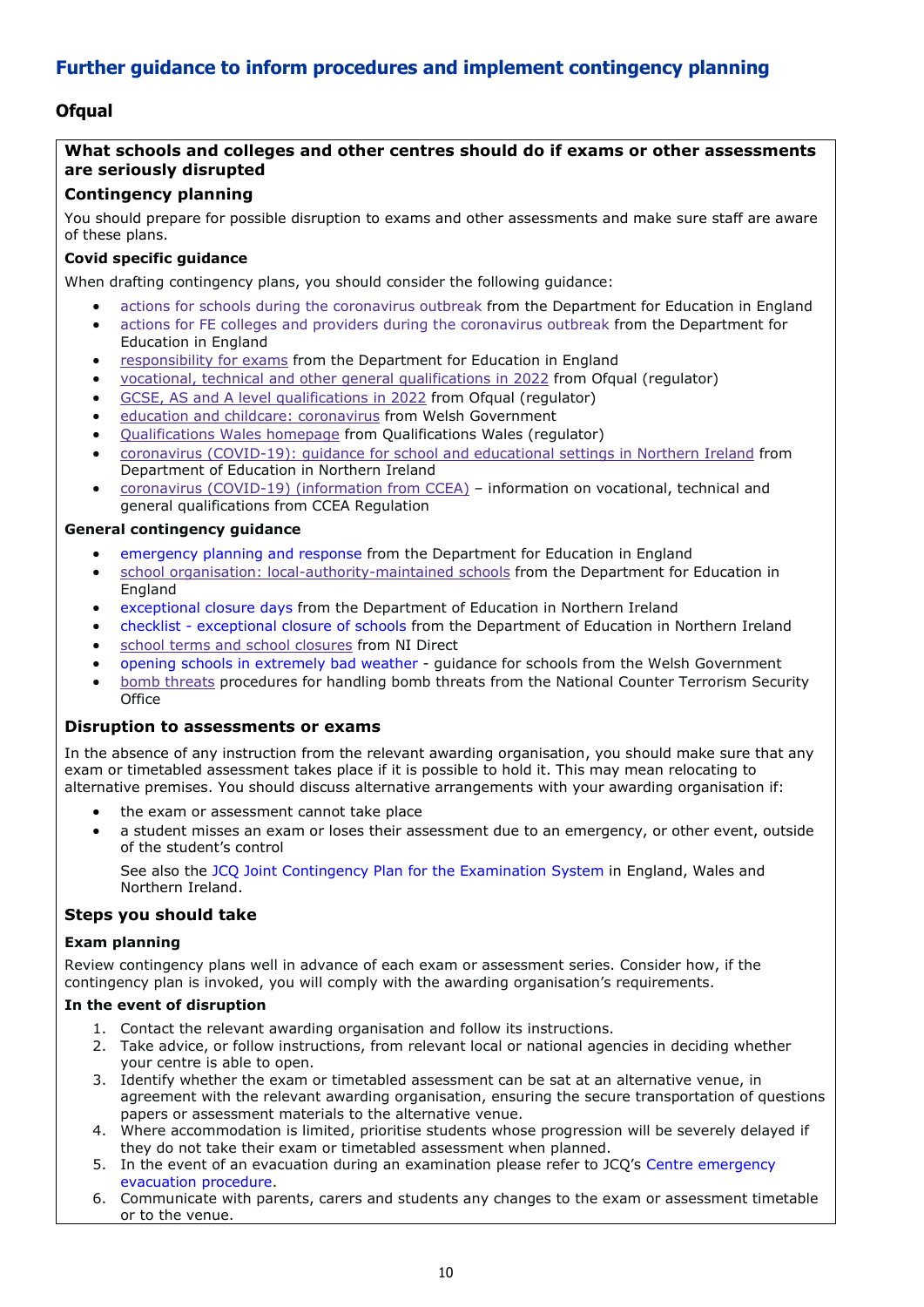7. Communicate with any external assessors or relevant third parties regarding any changes to the exam or assessment timetable.

#### **After the exam**

- 1. Consider whether any students' ability to take the assessment or demonstrate their level of attainment has been materially affected and, if so, apply for special consideration.
- 2. Advise students, where appropriate, of the opportunities to take their exam or assessment at a later date.
- 3. Ensure that scripts are stored under secure conditions.
- 4. Return scripts to awarding organisations in line with their instructions. Never make alternative arrangements for the transportation of completed exam scripts, unless told to do so by the awarding organisation.

#### **Steps the awarding organisation should take**

#### **Exam planning**

- 1. Establish and maintain, and at all times comply with, an up-to-date, written contingency plan.
- 2. Ensure that the arrangements in place with centres and other third parties enable them to deliver and award qualifications in accordance with their conditions of recognition.

#### **In the event of disruption**

- 1. Take all reasonable steps to mitigate any adverse effect, in relation to their qualifications, arising from any disruption.
- 2. Provide effective guidance to any of their centres delivering qualifications.
- 3. Ensure that where an assessment must be completed under specified conditions, students complete the assessment under those conditions (other than where any reasonable adjustments or special considerations require alternative conditions).
- 4. Promptly notify the relevant regulators about any event which could have an adverse effect on students, standards or public confidence.
- 5. Coordinate its communications with the relevant regulators where the disruption has an impact on multiple centres or a wide range of learners.

#### **After the exam**

Consider any requests for special consideration for affected students. For example, those who may have lost their internally assessed work or whose performance in assessments or exams could have been affected by the disruption.

#### **If any students miss an exam or are disadvantaged by the disruption**

If some of the students have been adversely affected by the disruption, you should ask the awarding organisation about applying for special consideration.

Decisions about special consideration, when it is or is not appropriate, is for each awarding organisation to make. Their decisions might be different for different qualifications and for different subjects.

See also JCO's quidance on special [considerations](https://www.jcq.org.uk/exams-office/access-arrangements-and-special-consideration/regulations-and-guidance)

#### **Wider communications**

The regulators, [Ofqual](https://www.gov.uk/ofqual) in England, [Qualifications](http://qualificationswales.org/) Wales in Wales and CCEA [Regulation](http://ccea.org.uk/) in Northern Ireland, will share timely and accurate information, as required, with awarding organisations, government departments and other stakeholders.

The [Department](https://www.gov.uk/government/organisations/department-for-education) for Education in England, the [Department](https://www.education-ni.gov.uk/) of Education in Northern Ireland and the [Welsh](http://gov.wales/topics/educationandskills/?lang=en) [Government](http://gov.wales/topics/educationandskills/?lang=en) will inform the relevant government ministers as soon as it becomes apparent that there will be significant local or national disruption; and ensure that they are kept updated until the matter is resolved.

Awarding organisations will alert the [Universities](https://www.ucas.com/) and Colleges Admissions Service (UCAS) and the [Central](http://www.cao.ie/) [Applications](http://www.cao.ie/) Office (CAO) about any impact of the disruption on their deadlines and liaise regarding student progression to further and higher education.

Awarding organisations will alert relevant professional bodies or employer groups if the impact of disruption particularly affects them.

#### **Widespread national disruption to the taking of examinations or assessments**

The governments' view across England, Wales and Northern Ireland is education should continue in 2021 to 2022 with schools remaining open and that examinations and assessments will go ahead in both autumn 2021 and summer 2022.

As education is devolved, in the event of any widespread sustained national disruption to examinations or assessments, national government departments will communicate with regulators, awarding organisations and centres prior to a public announcement. Regulators will provide advice to government departments on implications for exam timetables.

We will update this page as necessary, with any further relevant links, should national disruption occur.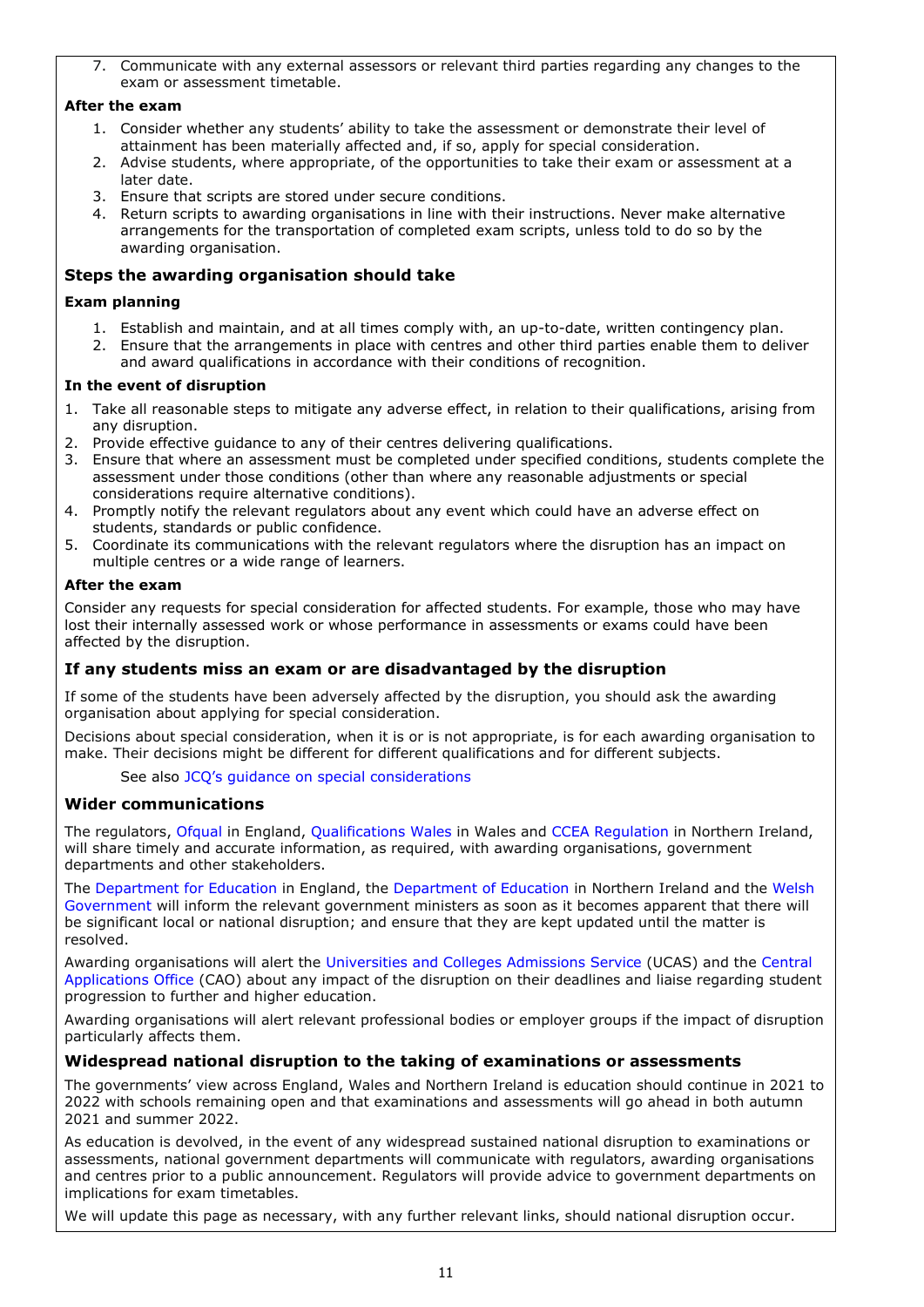(Ofqual guidance extract above taken directly from the Exam system contingency plan: England, Wales and Northern Ireland - **What schools and colleges and other centres should do if exams or other assessments are seriously disrupted** (updated 30 September 2021) [https://www.gov.uk/government/publications/exam-system-contingency-plan-england-wales](https://www.gov.uk/government/publications/exam-system-contingency-plan-england-wales-and-northern-ireland/what-schools-and-colleges-should-do-if-exams-or-other-assessments-are-seriously-disrupted)[and-northern-ireland/what-schools-and-colleges-should-do-if-exams-or-other-assessments-are-seriously-disrupted](https://www.gov.uk/government/publications/exam-system-contingency-plan-england-wales-and-northern-ireland/what-schools-and-colleges-should-do-if-exams-or-other-assessments-are-seriously-disrupted))

## <span id="page-11-0"></span>**JCQ**

15.1 The qualification regulators, awarding bodies and government departments responsible for education have prepared and agreed information for schools and colleges in the event of examinations being seriously disrupted. This jointly agreed information will ensure consistency of response in the event of major disruption to the examinations system affecting significant numbers of candidates.

Further information may be found at: [https://www.gov.uk/government/publications/exam-system-contingency](https://www.gov.uk/government/publications/exam-system-contingency-plan-england-wales-and-northern-ireland/what-schools-and-colleges-should-do-if-exams-or-other-assessments-are-seriously-disrupted)[plan-england-wales-and-northern-ireland/what-schools-and-colleges-should-do-if-exams-or-other-assessments](https://www.gov.uk/government/publications/exam-system-contingency-plan-england-wales-and-northern-ireland/what-schools-and-colleges-should-do-if-exams-or-other-assessments-are-seriously-disrupted)[are-seriously-disrupted](https://www.gov.uk/government/publications/exam-system-contingency-plan-england-wales-and-northern-ireland/what-schools-and-colleges-should-do-if-exams-or-other-assessments-are-seriously-disrupted)

15.2 In addition, awarding bodies have their own well-established contingency plans in place to respond to disruptions. It is important that exams officers who are facing disruption liaise directly with the relevant awarding body/bodies.

15.3 Centres should prepare plans for any disruption to examinations as part of their general emergency planning. It is important to ensure that relevant centre staff are familiar with the plan. Consideration should be given as to how these arrangements will be communicated to candidates, parents and staff should disruption to examinations occur.

15.4 In the event that the head of centre decides the centre cannot be opened for scheduled examinations, the relevant awarding body must be informed as soon as possible. Awarding bodies will be able to offer advice regarding the alternative arrangements for conducting examinations that may be available and the options for candidates who have not been able to take scheduled examinations.

15.5 The awarding bodies will designate **Wednesday 24 June 2022** as a 'contingency day' for examinations. This is consistent with the qualification regulators' document *Exam system contingency plan: England, Wales and Northern Ireland*: [https://www.gov.uk/government/publications/exam-system-contingency-plan-england-wales-and](https://www.gov.uk/government/publications/exam-system-contingency-plan-england-wales-and-northern-ireland)[northern-ireland](https://www.gov.uk/government/publications/exam-system-contingency-plan-england-wales-and-northern-ireland)

The designation of a 'contingency day' within the common examination timetable is in the event of national or significant local disruption to examinations. It is part of the awarding bodies' standard contingency planning for examinations.

In the event of national disruption to a day of examinations in summer 2022, the awarding bodies will liaise with the qualification regulators and government departments to agree the most appropriate option for managing the impact. As a last resort the affected examinations will be rescheduled. Although every effort would be taken to keep the impact to a minimum, it is possible that there could be more than one timetable date affected following the disruption, up to and including the contingency day. Centres will be alerted if it is agreed to reschedule the examinations and the affected candidates will be expected to make themselves available in such circumstances. The decision regarding the rescheduling of examinations will always rest with the awarding body. The centre must conduct the examination on the scheduled date unless instructed to do otherwise by the awarding body.

Where candidates choose not to be available for the rescheduled examination(s) for reasons other than those traditionally covered by special consideration, they will not be eligible for enhanced grading arrangements. Centres must therefore ensure candidates and parents are aware of this contingency arrangement so that they may take it into account when making their plans for the summer. However, the awarding bodies will not insist upon candidates being available throughout the entire timetable period as a matter of course.

(JCQ guidance above taken directly from **Instructions for Conducting Examination**s 2021-2022 [http://www.jcq.org.uk/exams-office/ice---instructions-for-conducting-examinations,](http://www.jcq.org.uk/exams-office/ice---instructions-for-conducting-examinations) section 15, Contingency planning)

#### JCQ Joint Contingency Plan [www.jcq.org.uk/exams-office/other-documents](http://www.jcq.org.uk/exams-office/other-documents)

This Notice is based on guidance provided within the JCQ Joint Contingency Plan, which is available from the JCQ website: **[www.jcq.org.uk/exams-office/other-documents/jcq-joint-contingency-plan](https://www.jcq.org.uk/exams-office/other-documents/jcq-joint-contingency-plan)**

In the event of widespread disruption to the examination system, all centres **must** have contingency plans in place. There are three main categories of disruption, which are outlined below.

#### **Candidates at risk of being unable to take examinations – centres remain open**

Centres' contingency plans should focus on options that enable candidates to take their examinations. As part of these preparations, centres should take into account the guidance provided in the JCQ publication Instructions for conducting examinations: http://www.jcq.org.uk/exams-office/ice---instructions-for- conducting-examinations

• consider moving the starting times of the examination for all candidates (see **section 6.2** of the JCQ publication Instructions for conducting examinations)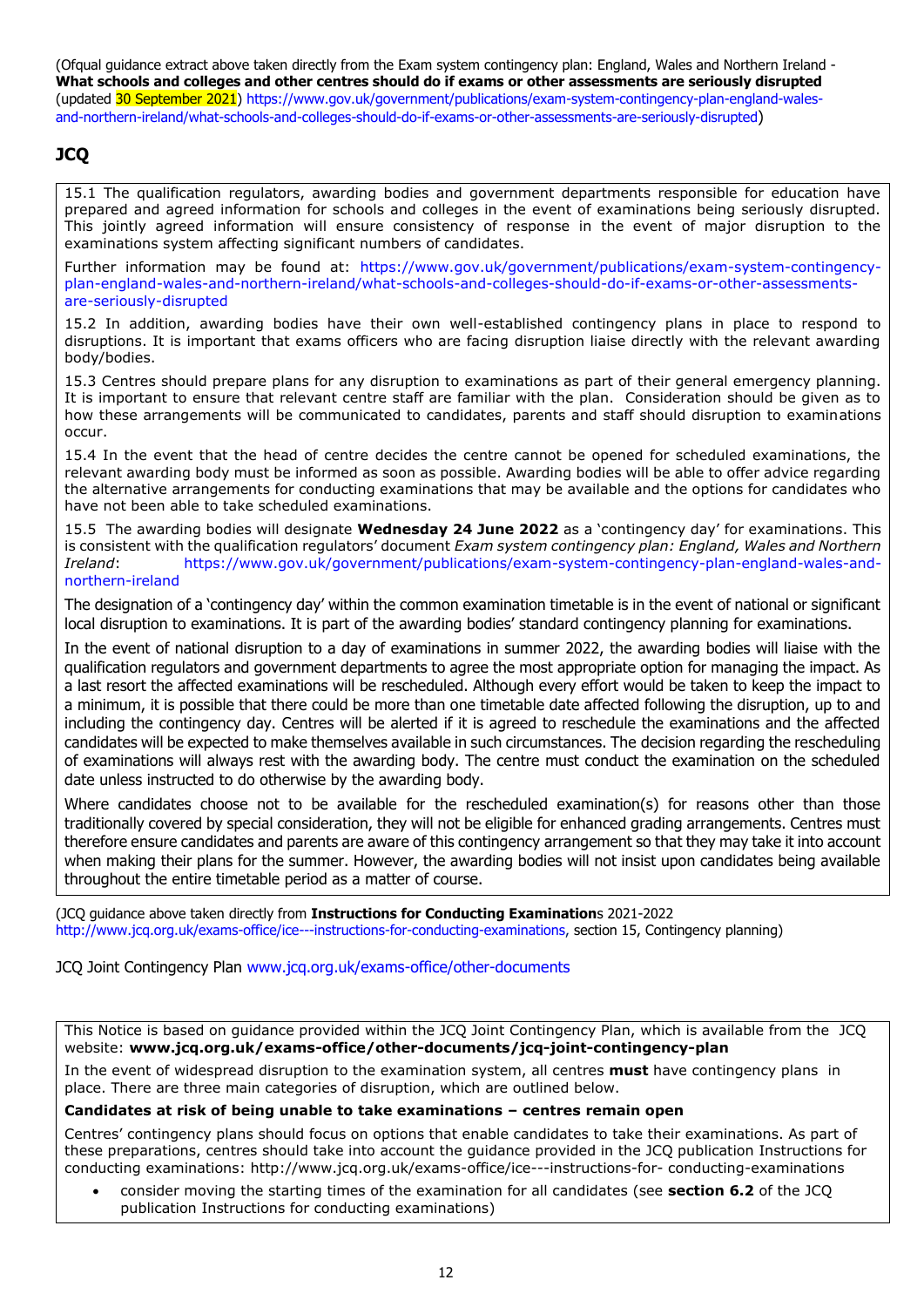• being aware of the rules for very late arrivals (see **section 21** of the JCQ publication Instructions for conducting examinations).

Wherever possible, it is always in the best interest for candidates to sit the examination. However, if candidates who are unable to sit the examination meet the criteria, special consideration through absence for acceptable reasons is an option (see **Chapter 4** of the JCQ publication A guide to the special consideration process: https://www.jcq.org.uk/exams-office/access-arrangements-and-special- consideration/regulations-and-guidance

Please do not hesitate to call the relevant awarding body if you require additional support or guidance in the event of disruption to examinations.

#### **Centres at risk of being unable to open as normal during the examination** period

As above, centres' contingency plans must focus on enabling candidates to take their examinations if the centre is at risk of being unable to open as normal.

The responsibility for deciding whether it is safe for a centre to open lies with the head of centre who is responsible for taking advice or following instructions from relevant local or national agencies.

Information on what centres should do if examinations or other assessments are seriously disrupted can be found in the three country regulators' exam system contingency plan:

#### **[www.gov.uk/government/publications/exam-system-contingency-plan-england-wales-and-northern](https://www.gov.uk/government/publications/exam-system-contingency-plan-england-wales-and-northern-ireland/what-schools-and-colleges-should-do-if-exams-or-other-assessments-are-seriously-disrupted)  [ireland/what-schools-and-colleges-should-do-if-exams-or-other-assessments-are-seriously-disrupted](https://www.gov.uk/government/publications/exam-system-contingency-plan-england-wales-and-northern-ireland/what-schools-and-colleges-should-do-if-exams-or-other-assessments-are-seriously-disrupted)**

Special consideration through absence for acceptable reasons is also available as an option if all other avenues have been exhausted and candidates meet the relevant criteria.

Please do not hesitate to call the relevant awarding body if you require additional support or guidance in the event of disruption to your examinations.

#### **Disruption to transporting completed examination scripts**

If there is a delay in normal collection arrangements for completed examination scripts:

- where examinations are part of the national 'yellow label' service or where awarding bodies arrange collections, centres should **contact the relevant awarding bodies** for advice and instructions.
- for examinations where centres make their own collection arrangements, they should **investigate alternative options** that comply with the JCQ publication Instructions for conducting examinations
- completed scripts **must** be stored securely until they are collected.

#### **Summary of centre and awarding body responsibilities**

Examination centres are responsible for:

- preparing plans for any disruption to examinations as part of centres' general emergency planning deciding whether the centre can open for examinations as scheduled and informing relevant awarding bodies if the centre is unable to open
- exploring the opportunities for alternative arrangements if the centre cannot open for examinations and agreeing such arrangements with the awarding bodies
- judging whether candidates meet the requirements for special consideration because of any disruption and submitting these requests to the relevant awarding bodies
- assessing their circumstances and liaising with awarding bodies in the event of disruption to the transportation of papers.

Awarding bodies are responsible for:

- ensuring centres receive examination materials for scheduled examinations
- advising centres on possible alternative examination arrangements and declining/approving proposals for alternative examination arrangements
- evaluating and declining/approving requests for special consideration.

#### **Contacting the awarding bodies**

In all cases, if there are any concerns, please contact the relevant awarding body for advice:

```
AQA
0800 197 7162
eos@aqa.org.uk
CCEA
028 9026 1212, 028 9026 1293, 028 9026 1425
centresupport@ccea.org.uk
OCR
01223 553998
support@ocr.org.uk
Pearson
```